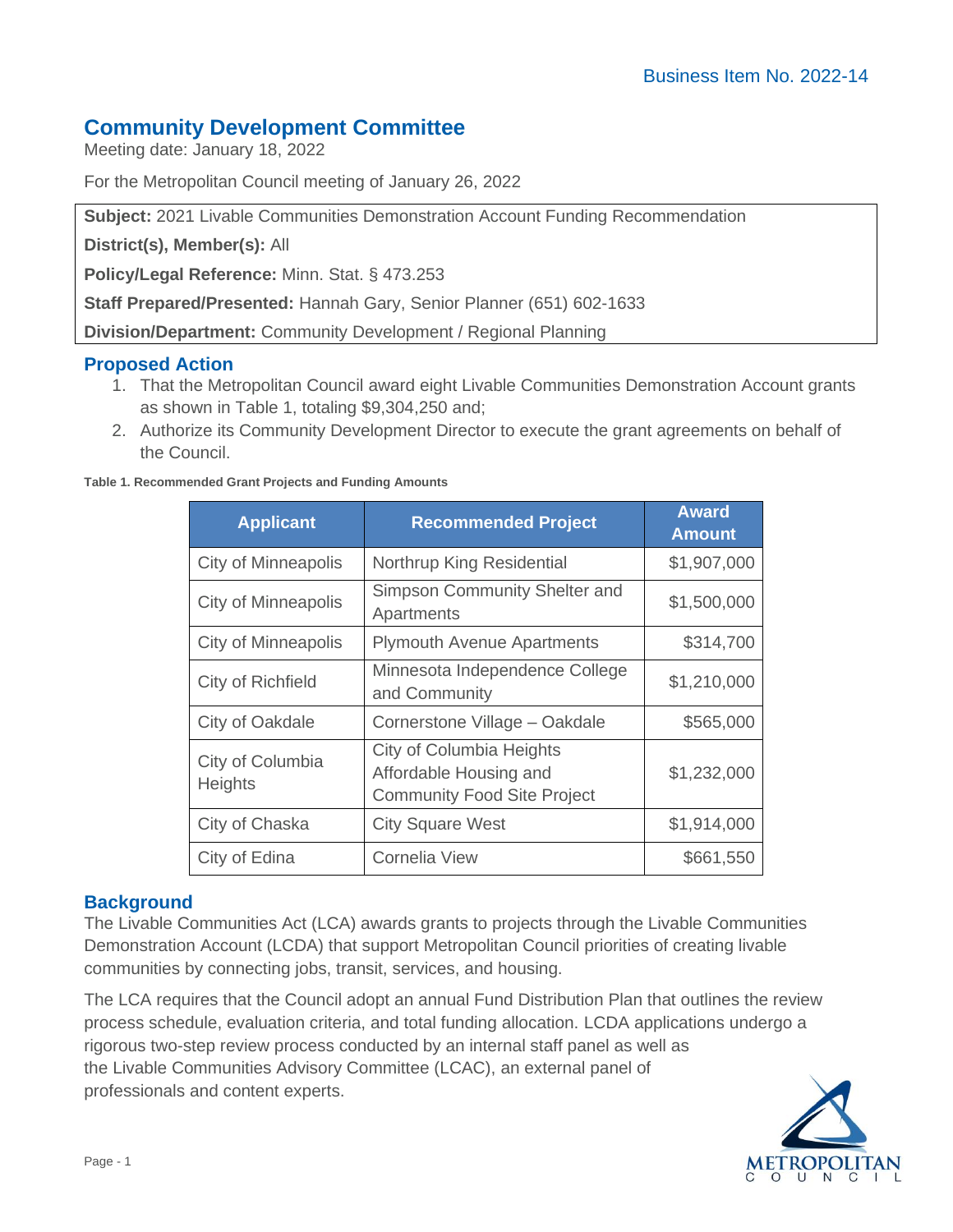The Metropolitan Council approved the Livable Communities Act Fund Distribution Plan on February 24, 2021 (*[Business Item 2021-47](https://metrocouncil.org/Council-Meetings/Committees/Metropolitan-Council/2021/2-24-21/0224_2021_47.aspx)*). The approved Fund Distribution Plan allocates a total of \$10 million for 2021 LCDA projects, \$1 million of which is available to fund Pre-Development projects. Three Pre-Development projects were awarded a total of \$275,000 in Round One and six Pre-Development projects were awarded a total of \$420,750 in Round Two. \$304,250 remains from funding allocated to Pre-Development.

As outlined in the Fund Distribution Plan, no more than 40% of the funds may go to projects located in Minneapolis and Saint Paul. The remaining 60% of the funds are reserved for projects in suburban communities.

On September 27, 2021, the Council received 15 LCDA applications from 11 cities. All applications were evaluated on the criteria outlined in the *[2021 Program Essentials](https://metrocouncil.org/Communities/Services/Livable-Communities-Grants/Livable-Communities-Demonstration-Account-(LCDA)/LCDA/2021-LCDA-Development-Program-Essentials.aspx)*. Eleven of the applications met both the overall minimum score and the minimum equity score in the Step One review process and advanced to the Step Two LCAC review. The applications that did not meet the minimum scoring criteria to advance to the Step Two review are described in the Projects Not Recommended for Funding section. After Step Two review, LCAC funding recommendations are presented to the Community Development Committee for consideration.

The LCAC is recommending full funding for six and partial funding for two of the 15 submitted applications.

## **Rationale**

This recommendation will fund the highest scoring eligible projects up to \$9,304,250, the full funding amount made available to the LCDA Development program in the 2021 Fund Distribution Plan plus unawarded funding from 2021 Pre-Development cycles. Funding guidelines state that no more than 40% of available funds be awarded to projects located in Minneapolis and Saint Paul, leaving the remaining 60% of available funds to be awarded to eligible projects located outside of the two core cities. This guideline makes \$3,721,700 available to projects located in the core cities and \$5,582,550 available to all other eligible projects.

## **Thrive Lens Analysis**

LCDA-funded projects respond to several Thrive outcomes.

- LCDA funding will "advance the Council's mission of fostering orderly and economical development" and "promotes residential development patterns that protect natural resources, the quality and quantity of our water resources, and our water supply." (Stewardship and Prosperity)
- This investment "encourages redevelopment and infill development" (Prosperity), adding a diversity of land uses, housing types and jobs supporting economic competitiveness over the other regions.
- Funded projects "help close the gap between the region's affordable housing need and the supply, especially in areas underserved by affordable housing." (Equity)
- LCDA projects "provide housing and transportation choices for a range of demographic characteristics and economic means." (Livability)

## **Funding**

Funds are available in the Livable Communities authorized 2022 budget and Livable Communities reserve accounts. Reserves may need to be amended into a future annual budget to meet cashflow needs on Livable Communities multi-year grants.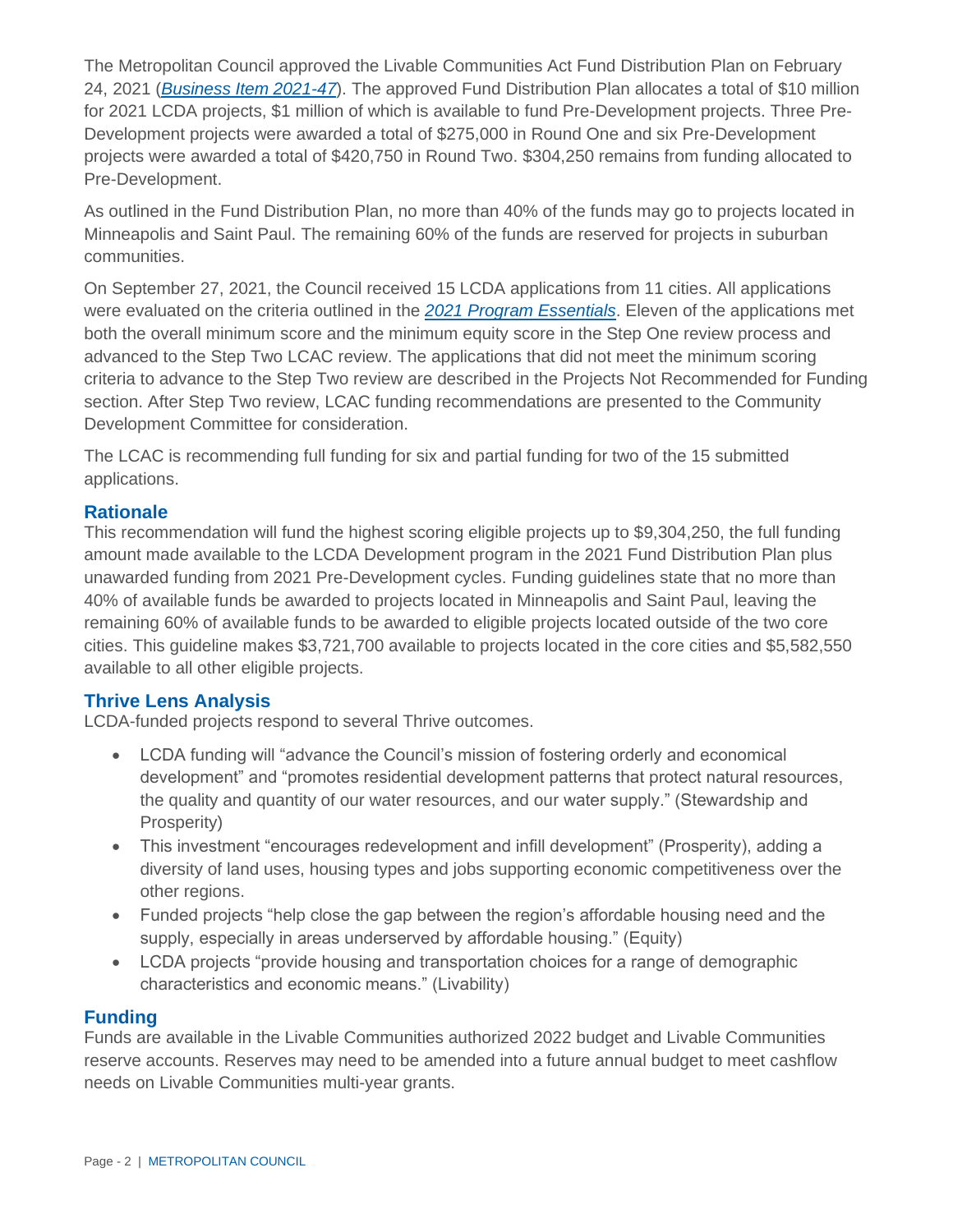# **Known Support / Opposition**

All applicants submitted resolutions of support for the proposed projects. We have not heard opposition to any of the submitted projects.

#### **Review Process**

After adopting the 2021 Fund Distribution Plan in February, the Council issued a Notice of Funding Availability for LCDA Development projects. Staff talked with potential applicants to provide additional information about the LCDA program and to discuss potential projects.

Cities interested in submitting applications had the opportunity to participate in a series of technical assistance sessions before submitting an initial project proposal. The technical assistance sessions consisted of a webinar panel discussion and project review workshops, all facilitated by technical experts in the following topic areas: project process, equity, environment, and design.

The Council received fifteen applications on September 27, 2021. A review panel of Council staff conducted an initial evaluation of the applications based on several categories: housing, jobs, compact and connected development, environment and livability, process, and capacity.

Eleven of the fifteen applications met both the overall minimum score and the equity minimum thresholds in Step One to advance to the Step Two LCAC review.

During the Step Two process, the LCAC reviewed each application and evaluated the proposals based on the same categories as Step One reviewers, however the LCAC reviewed the applications based on criteria designed to assess project impact. Council staff then combined application scores from Step One and Step Two to determine a project's preliminary score. All eleven of the projects that advanced from Step One met the minimum score requirement of 65 points to be considered for funding.

**Table 2. Application Summary**

| <b>Grant</b><br><b>Category</b> | <b>Submitted</b><br><b>Applications</b> | <b>Eligible</b><br><b>Applications</b> | <b>Applications</b><br>advanced to<br><b>Step Two</b> | <b>Applications</b><br>recommended for<br>funding |
|---------------------------------|-----------------------------------------|----------------------------------------|-------------------------------------------------------|---------------------------------------------------|
| <b>LCDA</b><br>Development      | 15                                      | 15                                     |                                                       |                                                   |

A project summary for each of the recommended projects listed in Table 3 is on the following pages.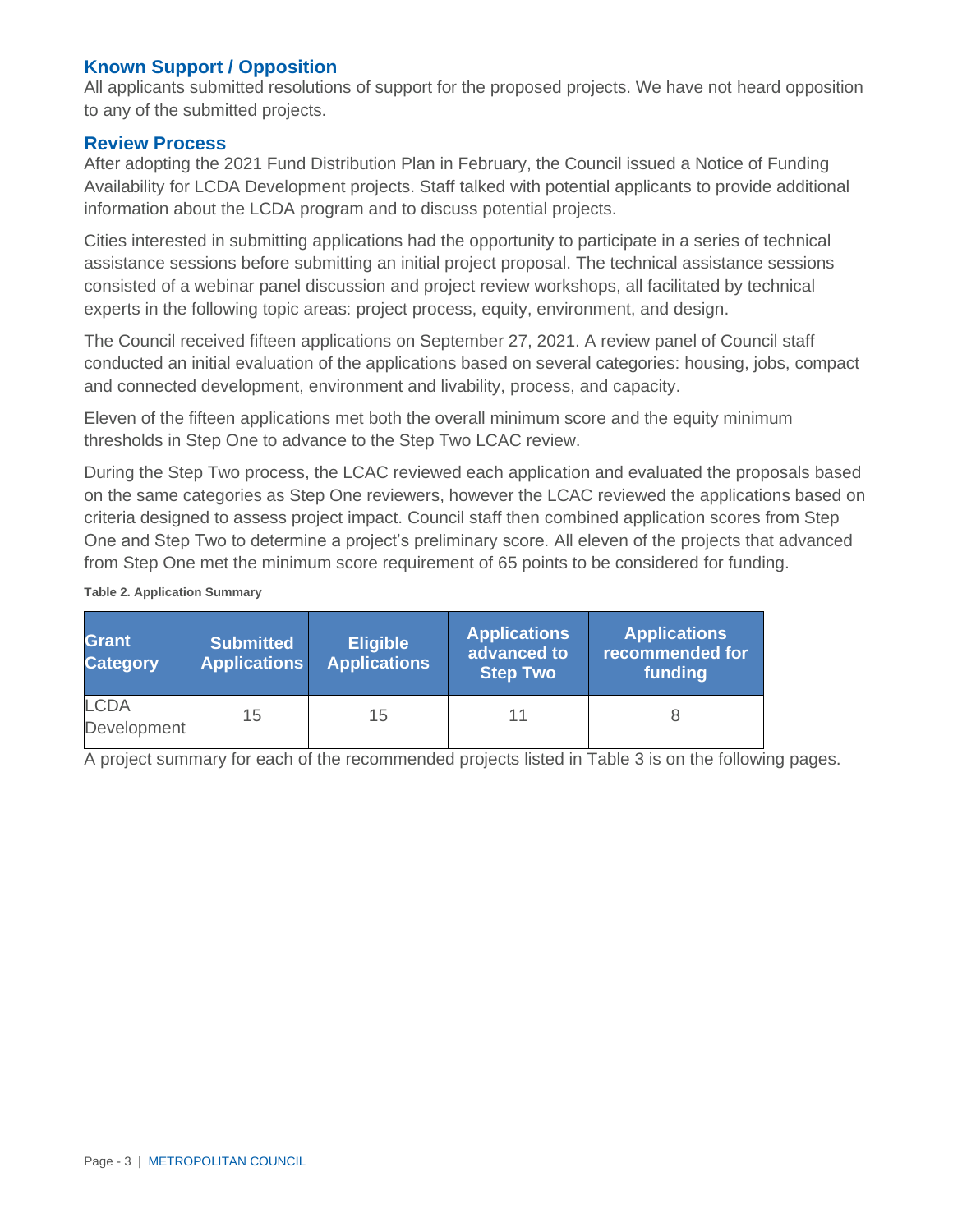

1. Minneapolis - Northrup King Residential - 1500 Jackson St NE, Minneapolis 55413

2. Minneapolis - Simpson Community Shelter and Apartments - 2730 1st Ave S, Minneapolis 55408

3. Minneapolis - Plymouth Avenue Apartments - 2309 Plymouth Avenue North, Minneapolis 55411

4. Richfield - Minnesota Independence College and Community - W 76th Street and Morgan Avenue South, Richfield 55423

5. Oakdale - Cornerstone Village - Oakdale - 390 Helmo Avenue N, Oakdale 55128

6. Columbia Heights - City of Columbia Heights Affordable Housing and Community Food Site Project - 42nd Avenue NE & Jackson Street NE, Columbia Heights 55421

7. Chaska - City Square West - 321 Chestnut Street North, Chaska 55318

8. Edina - Cornelia View - 4040 W. 70th, Edina 55435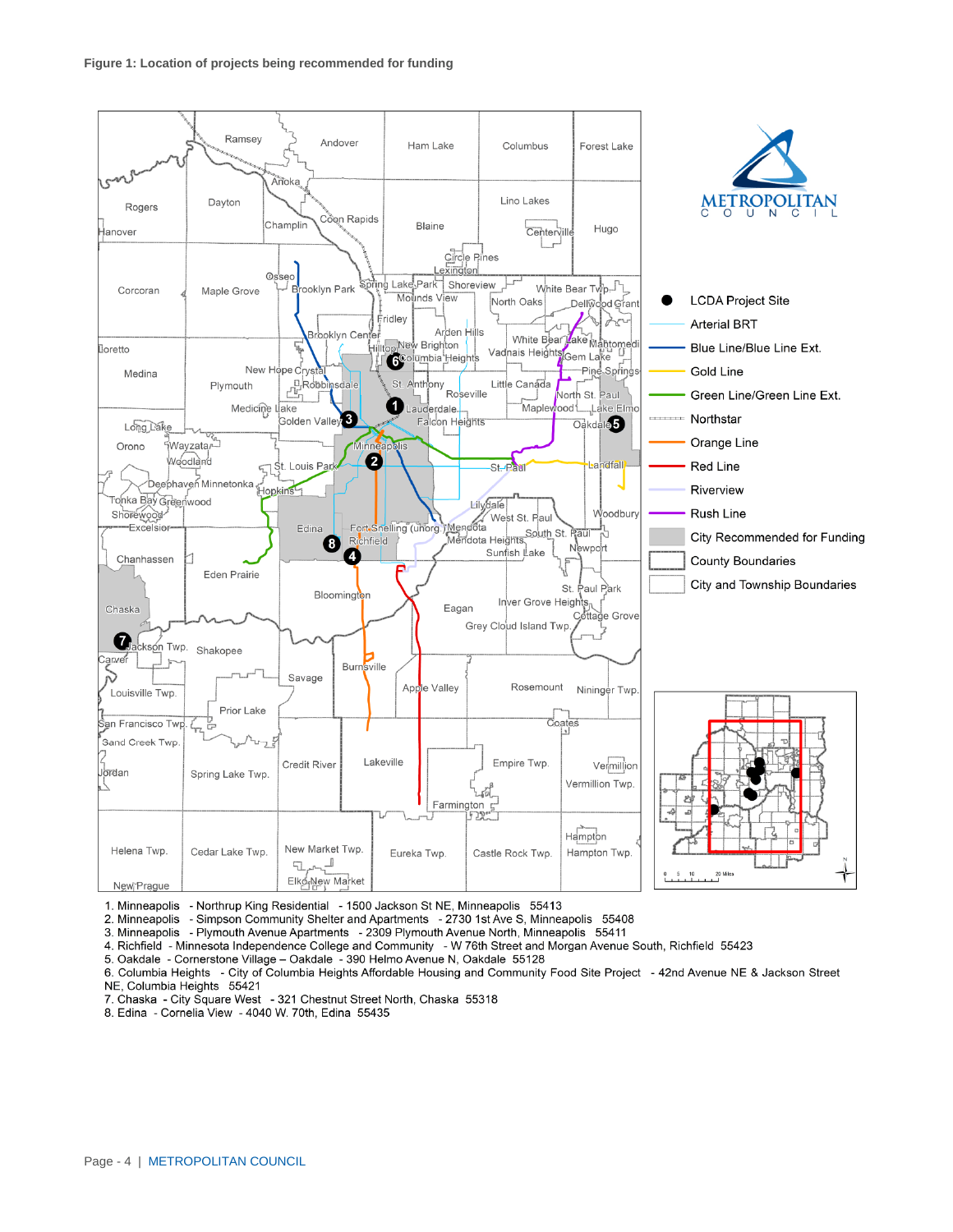| <b>Recommended Projects</b>                                                                     | <b>Applicant</b>                   | <b>Points</b> | <b>LCDA</b><br><b>Amount</b><br><b>Requested</b> | <b>Proposed</b><br><b>LCDA</b><br><b>Funding</b> |
|-------------------------------------------------------------------------------------------------|------------------------------------|---------------|--------------------------------------------------|--------------------------------------------------|
| Northrup King Residential                                                                       | City of Minneapolis                | 96.14         | \$1,907,000                                      | \$1,907,000                                      |
| <b>Simpson Community Shelter</b><br>and Apartments                                              | <b>City of Minneapolis</b>         | 91.64         | \$1,500,000                                      | \$1,500,000                                      |
| <b>Plymouth Avenue Apartments</b>                                                               | City of Minneapolis                | 88.64         | \$450,000                                        | \$314,700                                        |
| Minnesota Independence<br><b>College and Community</b>                                          | City of Richfield                  | 84.93         | \$1,210,000                                      | \$1,210,000                                      |
| Cornerstone Village - Oakdale                                                                   | City of Oakdale                    | 84.00         | \$565,000                                        | \$565,000                                        |
| <b>City of Columbia Heights</b><br>Affordable Housing and<br><b>Community Food Site Project</b> | City of Columbia<br><b>Heights</b> | 80.67         | \$1,232,000                                      | \$1,232,000                                      |
| <b>City Square West</b>                                                                         | City of Chaska                     | 77.51         | \$1,914,000                                      | \$1,914,000                                      |
| Cornelia View                                                                                   | City of Edina                      | 73.00         | \$1,315,700                                      | \$661,550                                        |
| <b>Farwell Yards</b>                                                                            | City of Saint Paul                 | 85.00         | \$4,304,929                                      | \$0                                              |
| 398 - 402 Front Ave. (Glow)                                                                     | City of Saint Paul                 | 81.64         | \$108,000                                        | \$0                                              |
| 176 S. Robert Street                                                                            | City of Saint Paul                 | 81.43         | \$1,115,000                                      | \$0                                              |

**Total Recommended \$9,304,250** Total Available \$9,304,250 Total Remaining \$0

# *Projects not Recommended for Funding*

The following projects did not meet the minimum score to be considered for funding.

## **Small Business Center**

**Applicant:** Brooklyn Park Economic Development Authority

**Determination:** Ineligible; did not meet required minimum Step One score to advance to Step Two **Rationale:**

- The project was primarily an economic development programming project rather than a physical development project
- The project received low scores in the environment and livability section as there were not steps being taken to improve environmental sustainability in the project

# **Beltline Residences – Opus**

**Applicant:** Saint Louis Park Economic Development Authority

**Determination:** Ineligible; did not meet required minimum equity score to advance to Step Two **Rationale:**

- The project did not have a strong public engagement process
- The project did not have a focus on equity in the housing or jobs components of the project

## **Concord Flats**

**Applicant:** City of South Saint Paul

**Determination:** Ineligible; did not meet required minimum equity score to advance to Step Two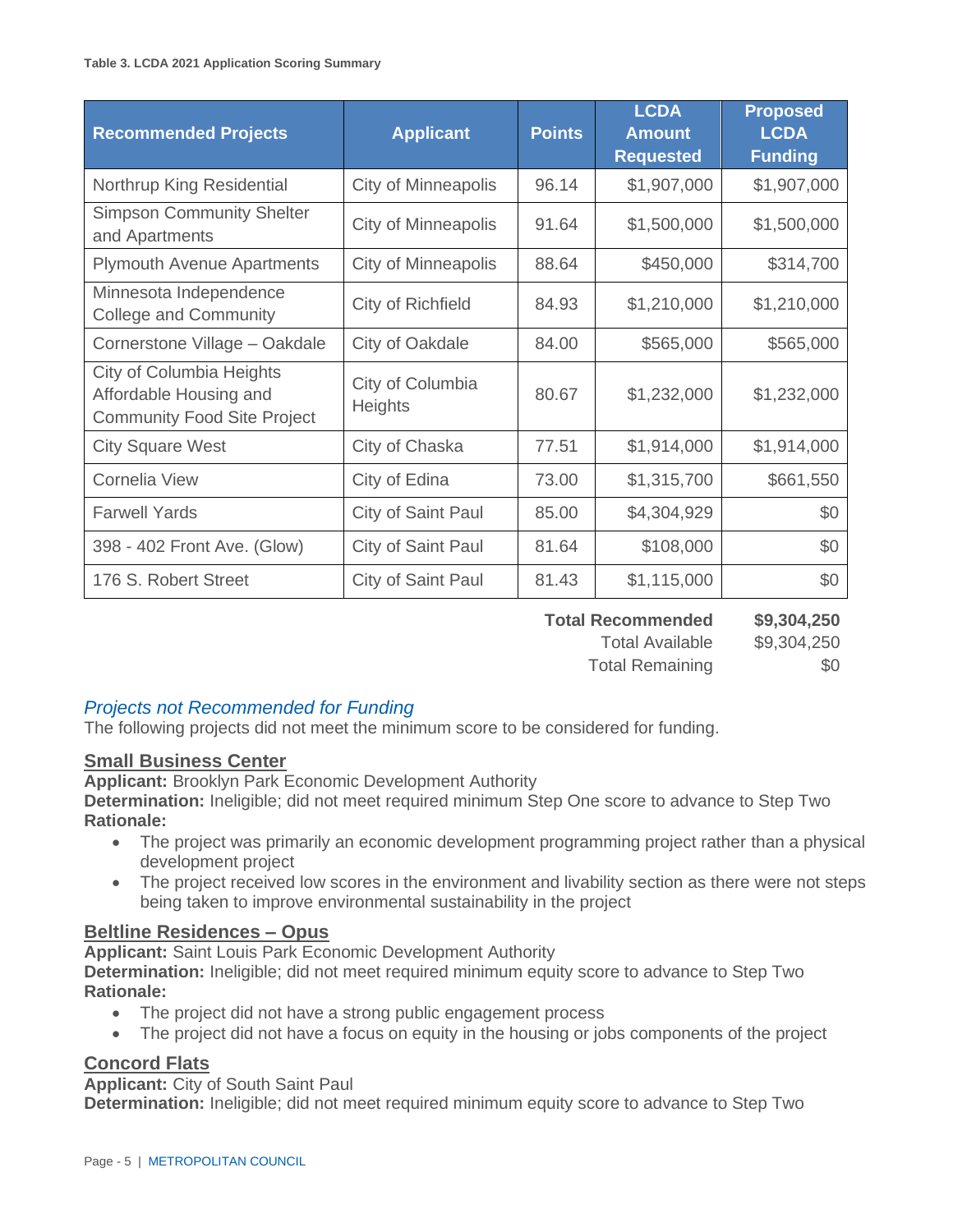#### **Rationale:**

- The project did not have a strong public engagement process
- The project did not have a focus on equity in the housing component of the project or city policies that support equitable development outcomes

#### **2021 Development**

#### **Applicant:** City of Victoria

**Determination:** Ineligible; did not meet required minimum equity score or Step One minimum score to advance to Step Two

#### **Rationale:**

- The project did not have a strong public engagement process
- The project included only market rate housing
- The project did not have a focus on equity or achieving more equitable development outcomes.

*The following projects were eligible for funding but did not score high enough to receive funding based on limited funds.* 

#### **Farwell Yards**

**Applicant:** City of Saint Paul **Determination:** Not recommended for funding **Rationale:**

- While the project increased density and connections, it did not receive a competitive score for the housing portion as it did not include a significant portion of affordable units
- The project received average and below-average scores for community engagement and representation of the project team

#### **398 Front Avenue (Glow)**

**Applicant:** City of Saint Paul **Determination:** Not recommended for funding **Rationale:**

- The review committee found significant value in the project proposal and is encouraging the project team to apply again in 2022
- The project scored well on housing and on the overall impact of the project, but the project did not have a competitive score for jobs creation in Step One or Compact, Connected Development in Step Two

## **176 S. Robert Street**

**Applicant:** City of Saint Paul **Determination:** Not recommended for funding **Rationale:**

- The project received high scores in Step One for housing and Compact, Connected Development but the Step Two review committee had concerns about the community engagement process
- In Step Two the project did not receive competitive scores in Environment and Livability or Capacity which assesses the representation of the project team

## **Outcomes Summary**

The summary below in Table 4 shows the expected outcomes for the 2021 LCDA investment in the region, aggregating outcomes from the recommended projects including housing units, jobs, and investment.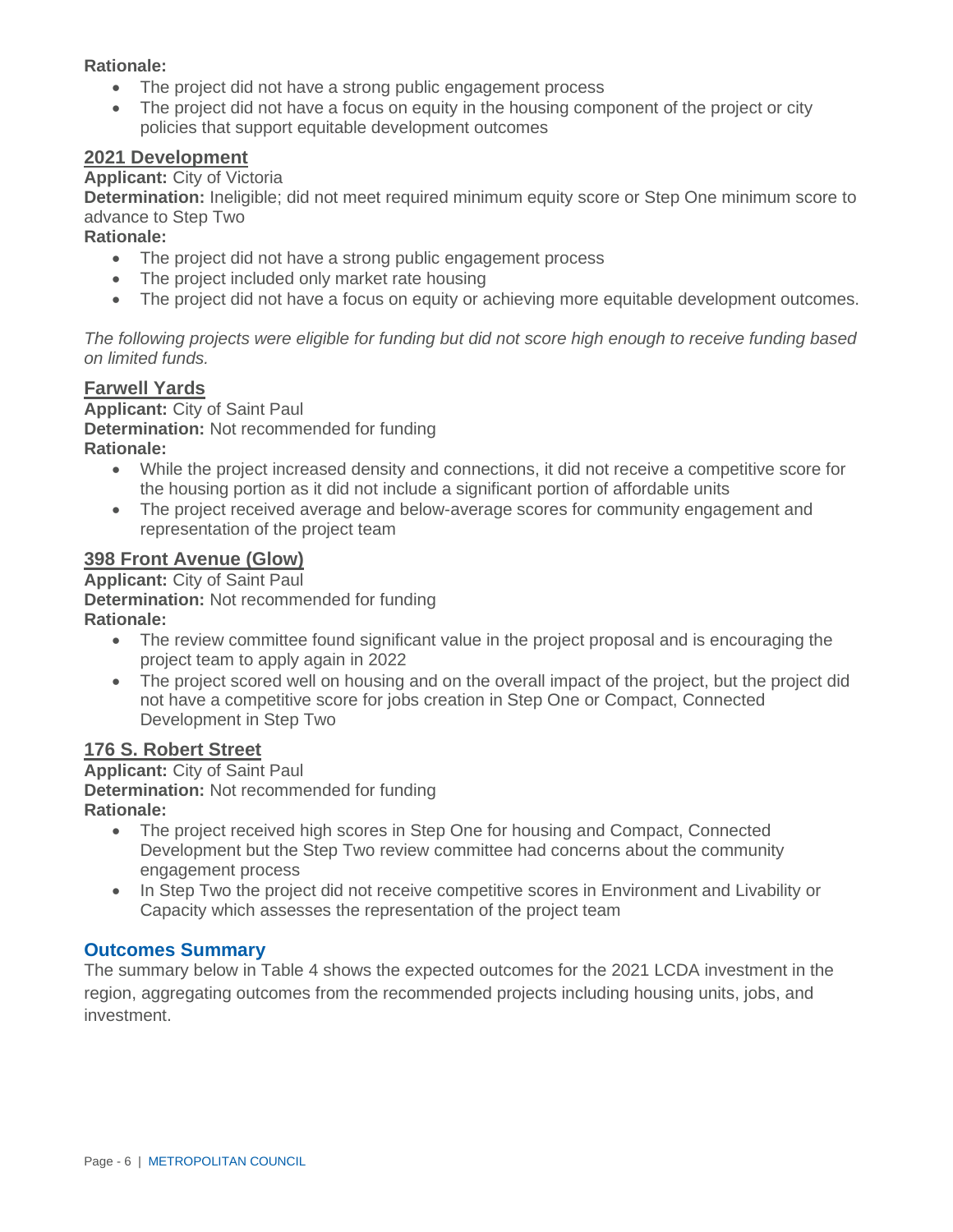**Table 4. Expected outcomes of projects recommended for funding** 

| <b>Outcome</b>                                        | <b>Number</b> |
|-------------------------------------------------------|---------------|
| <b>Total Housing Units</b>                            | 630           |
| Affordable Housing Units (≤60% Area<br>Median Income) | 498           |
| <b>Market Rate Housing Units</b>                      | 132           |
| <b>Total Permanent Jobs (FTEs)</b>                    | 131.95        |

### **Affordable Housing Need**

To be able to compete for LCA funding, each community negotiates long-term affordable and life-cycle housing goals with the Council. The Council uses the community's Need for Affordable Housing (Housing Need) as the basis for negotiating the Goal, and the community and Council also consider availability of resources to develop affordable housing as a factor in determining Affordable Housing Goal ranges.

The units proposed in this grant cycle are projected to be available for occupancy in the year 2023 - 2025. Table 5 shows the projected affordable housing need for the decade between 2021 and 2030 and the number of proposed affordable units that are expected to be built within each city for projects recommended for funding. If completed as planned, the proposed affordable units supported by LCDA grant funding will address part of the affordable housing need in the next decade.

| <b>City</b>                                     | <b>Total</b> | <b>Need for units</b><br>affordable to<br>households with<br>income at or<br>below 30% of AMI | <b>Need for units</b><br>affordable to<br>households<br>with income 31%<br>to 50% of AMI | <b>Need for units</b><br>affordable to<br>households<br>with income 51%<br>to 80% of AMI |
|-------------------------------------------------|--------------|-----------------------------------------------------------------------------------------------|------------------------------------------------------------------------------------------|------------------------------------------------------------------------------------------|
| Minneapolis Units<br>Proposed                   | 174          | 62                                                                                            | 103                                                                                      | $9*$                                                                                     |
| Minneapolis Need                                | 3,499        | 1,551                                                                                         | 494                                                                                      | 1,454                                                                                    |
| <b>Richfield Units Proposed</b>                 | 70           | 0                                                                                             | 70                                                                                       | 0                                                                                        |
| <b>Richfield Need</b>                           | 150          | 82                                                                                            | 36                                                                                       | 32                                                                                       |
| Oakdale Units Proposed                          | 50           | 14                                                                                            | 25                                                                                       | 11                                                                                       |
| <b>Oakdale Need</b>                             | 791          | 422                                                                                           | 200                                                                                      | 169                                                                                      |
| Columbia Heights Units<br>Proposed              | 62           | $\overline{0}$                                                                                | $\overline{0}$                                                                           | $62*$                                                                                    |
| Columbia Heights Need                           | 133          | 62                                                                                            | $\overline{0}$                                                                           | 71                                                                                       |
| Chaska Units Proposed                           | 24           | $\Omega$                                                                                      | 24                                                                                       | $\Omega$                                                                                 |
| <b>Chaska Need</b>                              | 571          | 249                                                                                           | 156                                                                                      | 166                                                                                      |
| <b>Edina Units Proposed</b>                     | 118          | 6                                                                                             | 45                                                                                       | $67*$                                                                                    |
| <b>Edina Need</b>                               | 1,804        | 751                                                                                           | 480                                                                                      | 573                                                                                      |
| <b>TOTAL Units Proposed</b>                     | 498          | 82                                                                                            | 267                                                                                      | 149                                                                                      |
| <b>TOTAL Need for Selected</b><br><b>Cities</b> | 6,948        | 3,117                                                                                         | 1,366                                                                                    | 2465                                                                                     |

**Table 5. Affordable housing need and proposed affordable units** 

Only units affordable to households with income 51% to 60% of AMI included for proposed units per grant distribution criteria.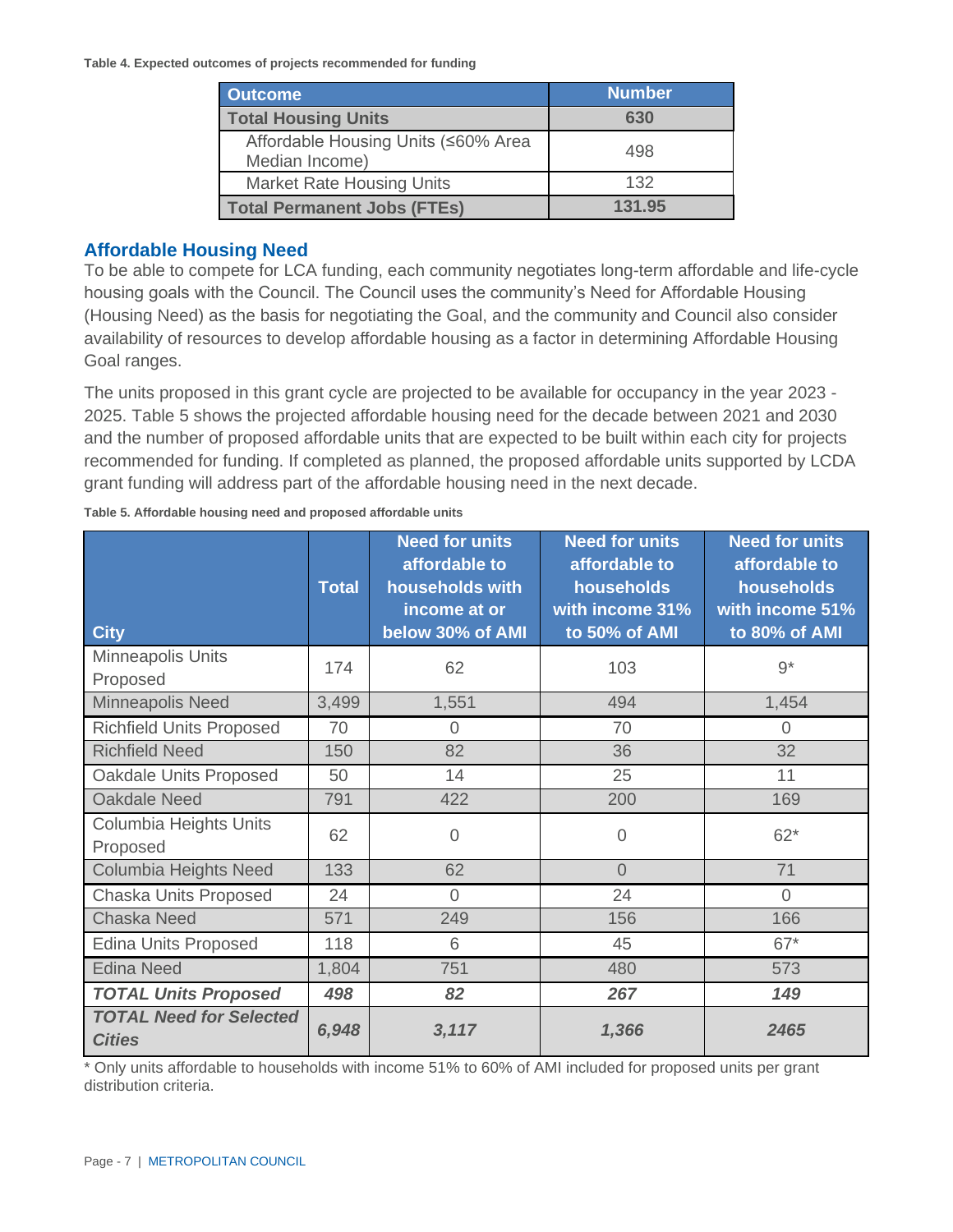| Grant #                   | <b>SG</b>                                                                                                                                                                                                                                                                                                                                                                                                                                                                                                                                                                              |  |  |  |
|---------------------------|----------------------------------------------------------------------------------------------------------------------------------------------------------------------------------------------------------------------------------------------------------------------------------------------------------------------------------------------------------------------------------------------------------------------------------------------------------------------------------------------------------------------------------------------------------------------------------------|--|--|--|
| Type:                     | <b>LCDA Development</b>                                                                                                                                                                                                                                                                                                                                                                                                                                                                                                                                                                |  |  |  |
| <b>Applicant:</b>         | <b>City of Minneapolis</b>                                                                                                                                                                                                                                                                                                                                                                                                                                                                                                                                                             |  |  |  |
| <b>Project Name:</b>      | Northrup King Residential                                                                                                                                                                                                                                                                                                                                                                                                                                                                                                                                                              |  |  |  |
| <b>Project Location:</b>  | 1500 Jackson St NE                                                                                                                                                                                                                                                                                                                                                                                                                                                                                                                                                                     |  |  |  |
| <b>Council District:</b>  | 8 - Muse                                                                                                                                                                                                                                                                                                                                                                                                                                                                                                                                                                               |  |  |  |
| <b>Project Detail</b>     |                                                                                                                                                                                                                                                                                                                                                                                                                                                                                                                                                                                        |  |  |  |
| <b>Project Overview</b>   | The Northrup King Residential project will redevelop three vacant buildings<br>into 84 units of affordable housing for low-income artists and their families,<br>ranging from 30% - 80% AMI, and 8,120 square feet of creative business<br>space. Artspace will own and oversee operations of the residential buildings<br>that will be managed by a third-party management company. The creative<br>business space will be leased and occupied by Public Functionary, a BIPOC-<br>led nonprofit that prioritizes emerging BIPOC artists and artists who have<br>been under-resourced. |  |  |  |
| <b>Permanent FTE Jobs</b> | 8                                                                                                                                                                                                                                                                                                                                                                                                                                                                                                                                                                                      |  |  |  |
| Total housing units       | 84                                                                                                                                                                                                                                                                                                                                                                                                                                                                                                                                                                                     |  |  |  |
| Affordable units          | 69 total units   <30% AMI: 12   31-50% AMI: 48   51-60% AMI: 9                                                                                                                                                                                                                                                                                                                                                                                                                                                                                                                         |  |  |  |
| Anticipated #             | 23 One BR   35 Two BR   26 Three BR                                                                                                                                                                                                                                                                                                                                                                                                                                                                                                                                                    |  |  |  |
| Support for Award         | The project is bringing needed affordable units and larger units to the<br>$\bullet$<br>area<br>The project is making good use of the location, increasing connections,<br>and implementing a stormwater management system that will improve<br>environmental sustainability                                                                                                                                                                                                                                                                                                           |  |  |  |
| <b>Other LCA Funds</b>    | <b>TBRA Site Investigation, TBRA Cleanup</b>                                                                                                                                                                                                                                                                                                                                                                                                                                                                                                                                           |  |  |  |
| <b>Funding</b>            |                                                                                                                                                                                                                                                                                                                                                                                                                                                                                                                                                                                        |  |  |  |
| <b>Requested Amount</b>   | \$1,907,000                                                                                                                                                                                                                                                                                                                                                                                                                                                                                                                                                                            |  |  |  |
| Previous LCA funding      | TBRA Site Investigation: \$100,000                                                                                                                                                                                                                                                                                                                                                                                                                                                                                                                                                     |  |  |  |
| <b>Use of Funds</b>       |                                                                                                                                                                                                                                                                                                                                                                                                                                                                                                                                                                                        |  |  |  |
| \$1,907,000               | <b>TOTAL</b>                                                                                                                                                                                                                                                                                                                                                                                                                                                                                                                                                                           |  |  |  |
|                           | <b>Stormwater Management: Infiltration/Storage Swales or Tanks</b>                                                                                                                                                                                                                                                                                                                                                                                                                                                                                                                     |  |  |  |
| \$334,700                 | Deliverable: Rate control tank                                                                                                                                                                                                                                                                                                                                                                                                                                                                                                                                                         |  |  |  |
| \$6,500                   | Architectural/Engineering Fees: Placemaking Space or Public Art<br>Deliverable: Documentation of hours                                                                                                                                                                                                                                                                                                                                                                                                                                                                                 |  |  |  |
| \$42,700                  | <b>Public Infrastructure: New public sidewalks/trails</b><br>Deliverable: Bike path                                                                                                                                                                                                                                                                                                                                                                                                                                                                                                    |  |  |  |
| \$21,600                  | <b>Bike Racks, Storage, Fix-it Stations</b><br>Deliverable: Artist-Designed Bike Racks & Fixit Station                                                                                                                                                                                                                                                                                                                                                                                                                                                                                 |  |  |  |
| \$631,500                 | <b>Placemaking Spaces</b><br>Deliverable: Lighting, public art, sidewalks/paths, community benches                                                                                                                                                                                                                                                                                                                                                                                                                                                                                     |  |  |  |
| \$870,000                 | <b>Site Preparation</b><br>Deliverable: Grading & soil correction, demolition                                                                                                                                                                                                                                                                                                                                                                                                                                                                                                          |  |  |  |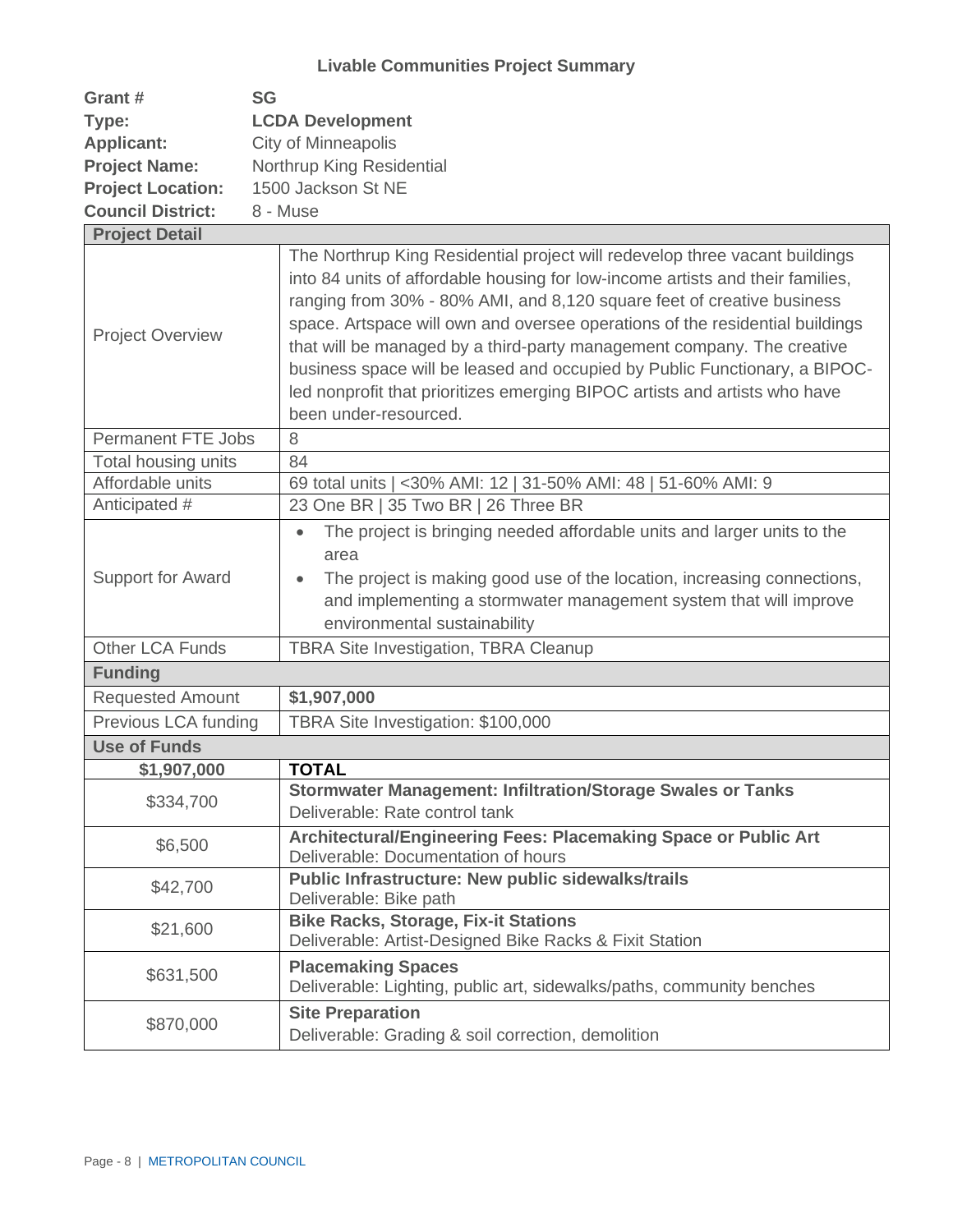| Grant #                  | <b>SG</b>                                                                                                                                                                                                                       |  |  |
|--------------------------|---------------------------------------------------------------------------------------------------------------------------------------------------------------------------------------------------------------------------------|--|--|
| Type:                    | <b>LCDA Development</b>                                                                                                                                                                                                         |  |  |
| <b>Applicant:</b>        | City of Minneapolis                                                                                                                                                                                                             |  |  |
| <b>Project Name:</b>     | <b>Simpson Community Shelter and Apartments</b>                                                                                                                                                                                 |  |  |
| <b>Project Location:</b> | 2740, 2734, and 2730 1st Ave S                                                                                                                                                                                                  |  |  |
| <b>Council District:</b> | 7 - Lilligren                                                                                                                                                                                                                   |  |  |
| <b>Project Detail</b>    |                                                                                                                                                                                                                                 |  |  |
| <b>Project Overview</b>  | The project will replace the Simpson emergency shelter, housed in the<br>basement of the Simpson United Methodist Church. The project will also add<br>12 unite of affordable housing to this parcel. The design of the project |  |  |

|                                                                                                                                                                                      | 42 units of affordable housing to this parcel. The design of the project<br>includes community gathering space and services for residents.                                                                                                                                                                                                                                                                           |
|--------------------------------------------------------------------------------------------------------------------------------------------------------------------------------------|----------------------------------------------------------------------------------------------------------------------------------------------------------------------------------------------------------------------------------------------------------------------------------------------------------------------------------------------------------------------------------------------------------------------|
| <b>Permanent FTE Jobs</b>                                                                                                                                                            | 30.95                                                                                                                                                                                                                                                                                                                                                                                                                |
| Total housing units                                                                                                                                                                  | 42                                                                                                                                                                                                                                                                                                                                                                                                                   |
| Affordable units                                                                                                                                                                     | 42 total units   <30% AMI: 32   31-50% AMI: 10                                                                                                                                                                                                                                                                                                                                                                       |
| Anticipated #                                                                                                                                                                        | 42 studio/efficiency                                                                                                                                                                                                                                                                                                                                                                                                 |
| <b>Support for Award</b>                                                                                                                                                             | The project is providing deeply affordable units for a population with<br>$\bullet$<br>challenges finding stable, secure housing. Supportive services based on<br>trauma informed care models will be available for residents.<br>The project is led by a local organization with relationships in the<br>$\bullet$<br>neighborhood and experience working with the population the project is<br>intending to serve. |
| <b>Funding</b>                                                                                                                                                                       |                                                                                                                                                                                                                                                                                                                                                                                                                      |
| <b>Requested Amount</b>                                                                                                                                                              | \$1,500,000                                                                                                                                                                                                                                                                                                                                                                                                          |
| <b>Other LCA Funds</b>                                                                                                                                                               | None                                                                                                                                                                                                                                                                                                                                                                                                                 |
| <b>Use of Funds</b>                                                                                                                                                                  |                                                                                                                                                                                                                                                                                                                                                                                                                      |
| \$1,500,000                                                                                                                                                                          | <b>TOTAL</b>                                                                                                                                                                                                                                                                                                                                                                                                         |
| \$400,000                                                                                                                                                                            | Site Acquisition AFTER the date of award                                                                                                                                                                                                                                                                                                                                                                             |
|                                                                                                                                                                                      | Deliverable: Final purchase documents                                                                                                                                                                                                                                                                                                                                                                                |
| <b>Stormwater Management: Infiltration/Storage Swales or Tanks</b><br>\$170,000<br>Deliverable: Stormwater tank(s) and filter                                                        |                                                                                                                                                                                                                                                                                                                                                                                                                      |
| <b>Renewable Energy: Geothermal Systems</b><br>\$850,000<br>Deliverable: Darcy Solutions Geothermal Heating and Cooling System, design<br>and engineering for the geothermal system. |                                                                                                                                                                                                                                                                                                                                                                                                                      |
| \$80,000                                                                                                                                                                             | <b>Placemaking Spaces</b><br>Deliverable: Art piece, outdoor courtyard furnishings and plantings                                                                                                                                                                                                                                                                                                                     |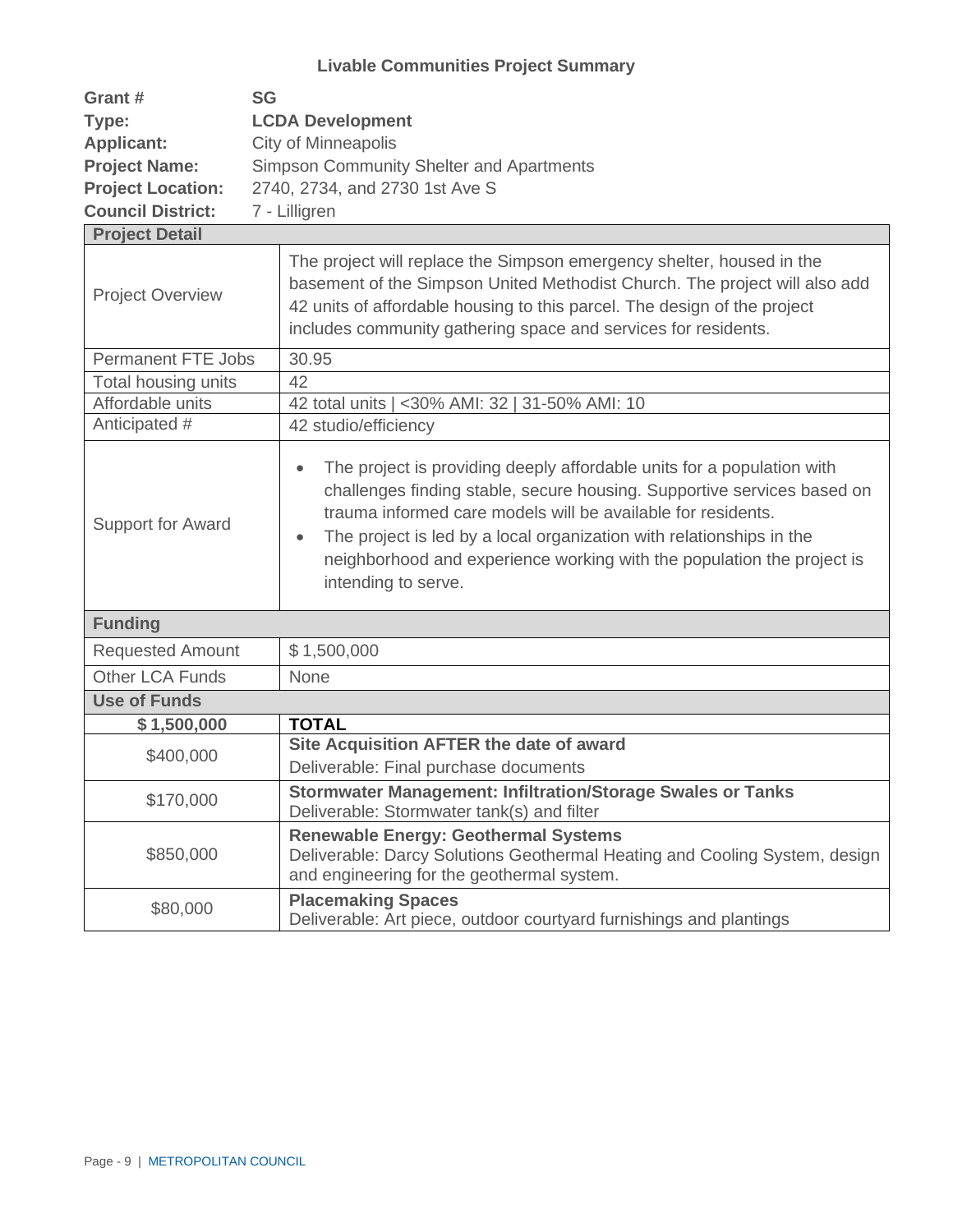| Grant #                   | <b>SG</b>                                                                                                                                                                                                                                                                                                                                                                                                                                                                                                                 |
|---------------------------|---------------------------------------------------------------------------------------------------------------------------------------------------------------------------------------------------------------------------------------------------------------------------------------------------------------------------------------------------------------------------------------------------------------------------------------------------------------------------------------------------------------------------|
| Type:                     | <b>LCDA Development</b>                                                                                                                                                                                                                                                                                                                                                                                                                                                                                                   |
| <b>Applicant:</b>         | <b>City of Minneapolis</b>                                                                                                                                                                                                                                                                                                                                                                                                                                                                                                |
| <b>Project Name:</b>      | <b>Plymouth Avenue Apartments</b>                                                                                                                                                                                                                                                                                                                                                                                                                                                                                         |
| <b>Project Location:</b>  | 2309 Plymouth Avenue North                                                                                                                                                                                                                                                                                                                                                                                                                                                                                                |
| <b>Council District:</b>  | 7 - Lilligren                                                                                                                                                                                                                                                                                                                                                                                                                                                                                                             |
| <b>Project Detail</b>     |                                                                                                                                                                                                                                                                                                                                                                                                                                                                                                                           |
| <b>Project Overview</b>   | The project is a new construction building creating 63 affordable units. 14 will<br>be set aside for Permanent Supportive Housing. The units will be targeted to<br>the Hennepin County Continuum of Care priority of single adults with services<br>provided by Simpson Housing Services. Three of the units with the PBVs will<br>be set aside for Hennepin County's Health and Human Services clients, the<br>remaining four will be general occupancy. The project is being constructed on<br>a currently vacant lot. |
| <b>Permanent FTE Jobs</b> | 3                                                                                                                                                                                                                                                                                                                                                                                                                                                                                                                         |
| Total housing units       | 63                                                                                                                                                                                                                                                                                                                                                                                                                                                                                                                        |
| Affordable units          | 63 total units: < 30% AMI: 18   31-50% AMI: 45                                                                                                                                                                                                                                                                                                                                                                                                                                                                            |
| Anticipated #             | 12 studio/efficiency   46 One BR   5 Two BR                                                                                                                                                                                                                                                                                                                                                                                                                                                                               |
| Support for Award         | The project is being led by a local resident<br>$\bullet$<br>The project is bringing deep affordability to the area and is setting aside<br>$\bullet$<br>units for residents who have challenges finding permanent, stable<br>housing.                                                                                                                                                                                                                                                                                    |
| <b>Funding</b>            |                                                                                                                                                                                                                                                                                                                                                                                                                                                                                                                           |
| <b>Requested Amount</b>   | \$450,000                                                                                                                                                                                                                                                                                                                                                                                                                                                                                                                 |
| <b>Other LCA Funds</b>    | None                                                                                                                                                                                                                                                                                                                                                                                                                                                                                                                      |
| <b>Use of Funds</b>       |                                                                                                                                                                                                                                                                                                                                                                                                                                                                                                                           |
| \$314,700                 | <b>TOTAL</b>                                                                                                                                                                                                                                                                                                                                                                                                                                                                                                              |
| \$75,000                  | <b>Stormwater Management</b><br>Deliverable: Underground tank to manage stormwater                                                                                                                                                                                                                                                                                                                                                                                                                                        |
| \$109,700                 | Site Preparation: Demolition and Grading<br>Deliverables: Demolition of existing structure and site grading                                                                                                                                                                                                                                                                                                                                                                                                               |
| \$125,000                 | <b>Public Infrastructure: Utilities</b><br>Deliverables: Extension of local public utilities                                                                                                                                                                                                                                                                                                                                                                                                                              |
| \$5,000                   | <b>Bike Racks, Storage, Fix-it Stations</b><br>Deliverable: enhanced, public, bike repair facilities and outdoor bike storage                                                                                                                                                                                                                                                                                                                                                                                             |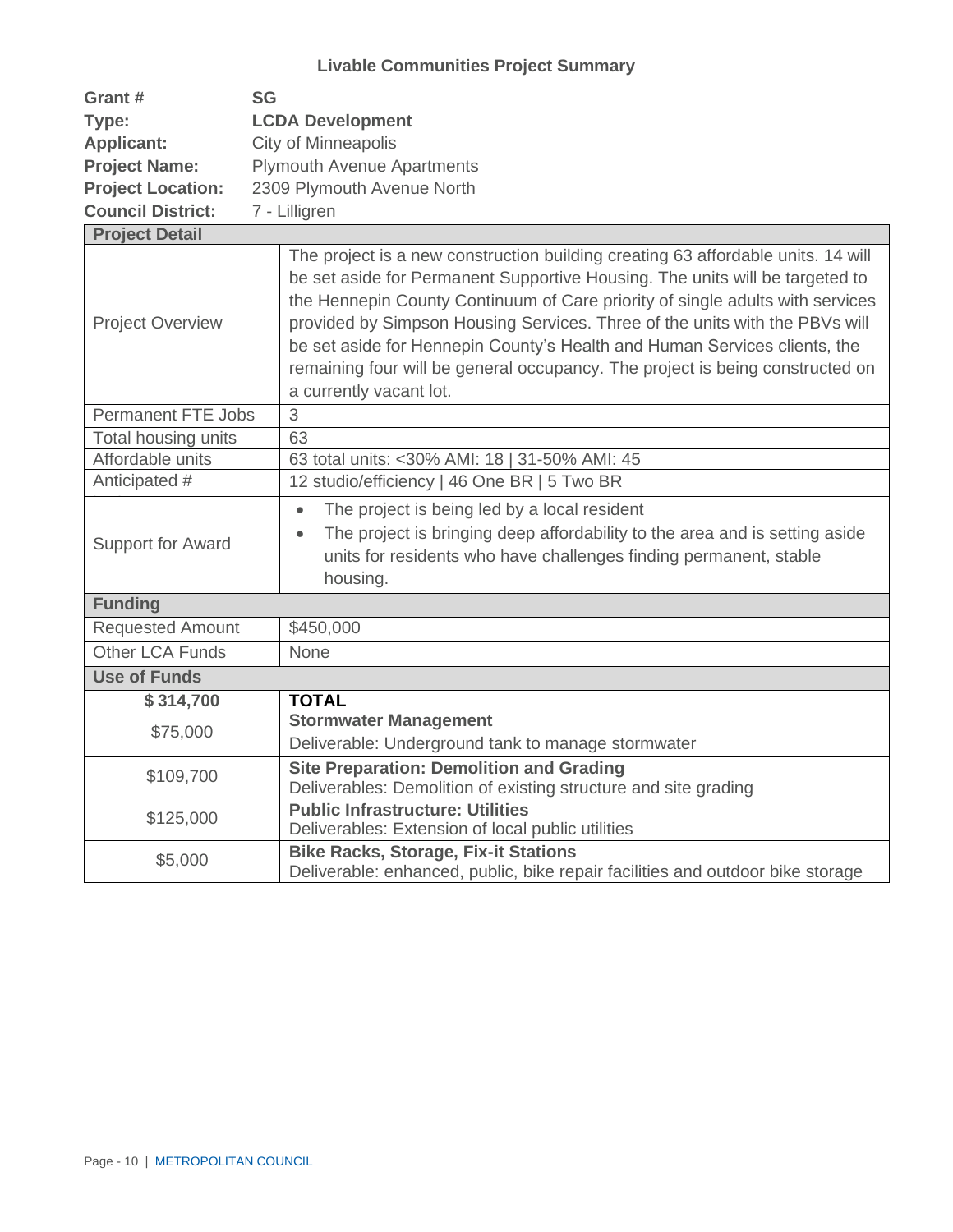| Grant #                  | <b>SG</b>                                                     |
|--------------------------|---------------------------------------------------------------|
| Type:                    | <b>LCDA Development</b>                                       |
| <b>Applicant:</b>        | City of Richfield                                             |
| <b>Project Name:</b>     | Minnesota Independence College and Community LCDA Development |
| <b>Project Location:</b> | 76th Street and Morgan Avenue South                           |
| <b>Council District:</b> | 5 - Cummings                                                  |

| <b>Project Detail</b>                                                                                                                                          |                                                                                                                                                                                                                                                                                                        |  |
|----------------------------------------------------------------------------------------------------------------------------------------------------------------|--------------------------------------------------------------------------------------------------------------------------------------------------------------------------------------------------------------------------------------------------------------------------------------------------------|--|
| <b>Project Overview</b>                                                                                                                                        | The project is to serve as the permanent location for MICC and will provide<br>living accommodations for its participants and others from the community that<br>are in need of affordable, stable, and safe housing. The project includes<br>affordable housing units above MICC offices and services. |  |
| <b>Permanent FTE Jobs</b>                                                                                                                                      | 70                                                                                                                                                                                                                                                                                                     |  |
| Total housing units                                                                                                                                            | 70                                                                                                                                                                                                                                                                                                     |  |
| Affordable units                                                                                                                                               | 70 total units   31-50% AMI: 70                                                                                                                                                                                                                                                                        |  |
| Anticipated #                                                                                                                                                  | 35 One BR   35 Two BR                                                                                                                                                                                                                                                                                  |  |
| Support for Award                                                                                                                                              | The project is seeking to meet the housing needs of a specific population<br>$\bullet$<br>that has challenges finding stable, secure housing.<br>The project development included insights from past MICC programming<br>$\bullet$<br>participants                                                     |  |
| <b>Funding</b>                                                                                                                                                 |                                                                                                                                                                                                                                                                                                        |  |
| <b>Requested Amount</b>                                                                                                                                        | \$1,210,000                                                                                                                                                                                                                                                                                            |  |
| <b>Other LCA Funds</b>                                                                                                                                         | None                                                                                                                                                                                                                                                                                                   |  |
| <b>Use of Funds</b>                                                                                                                                            |                                                                                                                                                                                                                                                                                                        |  |
| \$1,210,000                                                                                                                                                    | <b>TOTAL</b>                                                                                                                                                                                                                                                                                           |  |
| \$75,000                                                                                                                                                       | <b>Stormwater Management</b><br>Deliverable: Underground stormwater detention, landscaping for distribution                                                                                                                                                                                            |  |
| \$400,000                                                                                                                                                      | Site Acquisition AFTER the date of award<br>Deliverable: Final purchase documents                                                                                                                                                                                                                      |  |
| \$300,000                                                                                                                                                      | <b>Site Preparation</b><br>Grading and soil correction, demolition (no soil remediation)                                                                                                                                                                                                               |  |
| <b>Placemaking Spaces</b><br>\$340,000<br>Deliverable: Public art, lighting, sidewalks, landscaping, furnishings and<br>wayfinding, community recreation areas |                                                                                                                                                                                                                                                                                                        |  |
| \$20,000                                                                                                                                                       | <b>Holding Costs</b><br>Deliverable: Documentation associated with holding costs                                                                                                                                                                                                                       |  |
| \$15,000                                                                                                                                                       | <b>Bike Racks, Storage, Fix-it Stations</b><br>Deliverables: Outdoor bike racks -                                                                                                                                                                                                                      |  |
| \$60,000                                                                                                                                                       | <b>Architectural/Engineering Fees</b><br>Deliverables: Documentation of hours                                                                                                                                                                                                                          |  |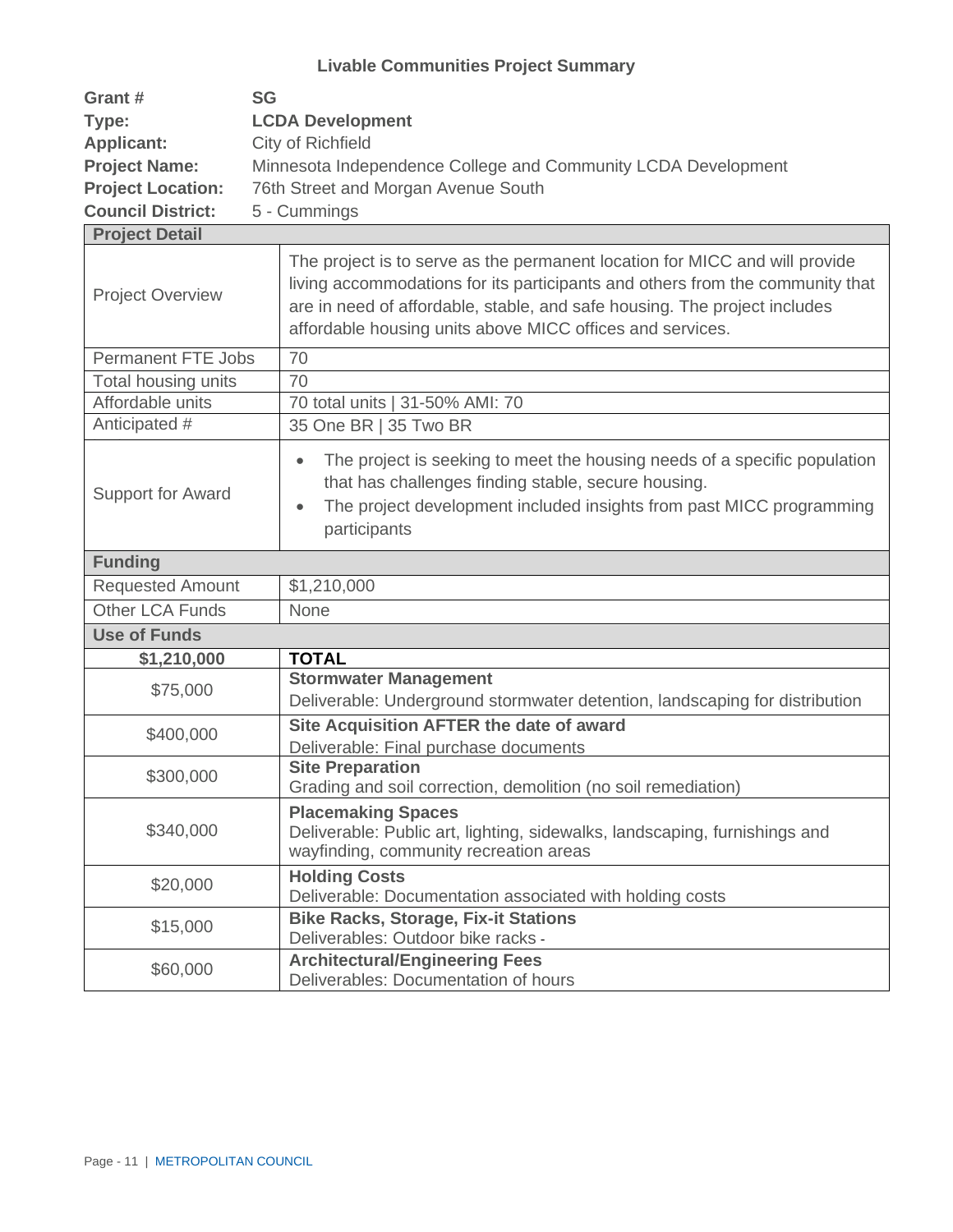| Grant #                   | <b>SG</b>                                                                                                                                                                                                                                                                                                         |  |  |  |
|---------------------------|-------------------------------------------------------------------------------------------------------------------------------------------------------------------------------------------------------------------------------------------------------------------------------------------------------------------|--|--|--|
| Type:                     | <b>LCDA Development</b>                                                                                                                                                                                                                                                                                           |  |  |  |
| <b>Applicant:</b>         | City of Oakdale                                                                                                                                                                                                                                                                                                   |  |  |  |
| <b>Project Name:</b>      | Cornerstone Village - Oakdale                                                                                                                                                                                                                                                                                     |  |  |  |
| <b>Project Location:</b>  | 390 Helmo Avenue N                                                                                                                                                                                                                                                                                                |  |  |  |
| <b>Council District:</b>  | 11 - Vento                                                                                                                                                                                                                                                                                                        |  |  |  |
| <b>Project Detail</b>     |                                                                                                                                                                                                                                                                                                                   |  |  |  |
| <b>Project Overview</b>   | The project is a mixed-income housing development that will target units to<br>families living with an individual who has an Intellectual or Developmental<br>Disability.                                                                                                                                         |  |  |  |
| <b>Permanent FTE Jobs</b> | $\overline{2}$                                                                                                                                                                                                                                                                                                    |  |  |  |
| Total housing units       | 71                                                                                                                                                                                                                                                                                                                |  |  |  |
| Affordable units          | 50 total units   <30% AMI: 14   31-50% AMI: 25   51-60% AMI: 11                                                                                                                                                                                                                                                   |  |  |  |
| Anticipated #             | 18 One BR   40 Two BR   13 Three BR                                                                                                                                                                                                                                                                               |  |  |  |
| Support for Award         | The project is proving larger units and is targeting affordable housing for<br>$\bullet$<br>residents who have challenges finding stable, secure housing as well as<br>their families<br>The project is well connected to surrounding uses and includes a<br>$\bullet$<br>playground and greenspace for residents |  |  |  |
| <b>Funding</b>            |                                                                                                                                                                                                                                                                                                                   |  |  |  |
| <b>Requested Amount</b>   | \$565,000                                                                                                                                                                                                                                                                                                         |  |  |  |
| Other LCA Funds           | None                                                                                                                                                                                                                                                                                                              |  |  |  |
| <b>Use of Funds</b>       |                                                                                                                                                                                                                                                                                                                   |  |  |  |
| \$565,000                 | <b>TOTAL</b>                                                                                                                                                                                                                                                                                                      |  |  |  |
| \$419,000                 | <b>Site Acquisition PRIOR to award</b><br>Deliverable: Purchase documentation                                                                                                                                                                                                                                     |  |  |  |
| \$75,000                  | <b>Stormwater Management: Infiltration/Storage Swales or Tanks</b><br>Deliverable: Surface infiltration basin on southern tip of site                                                                                                                                                                             |  |  |  |
| \$71,000                  | <b>Placemaking Spaces: Seating/Furnishings/Wayfinding</b><br>Deliverable: Accessible playground for affordable housing residents                                                                                                                                                                                  |  |  |  |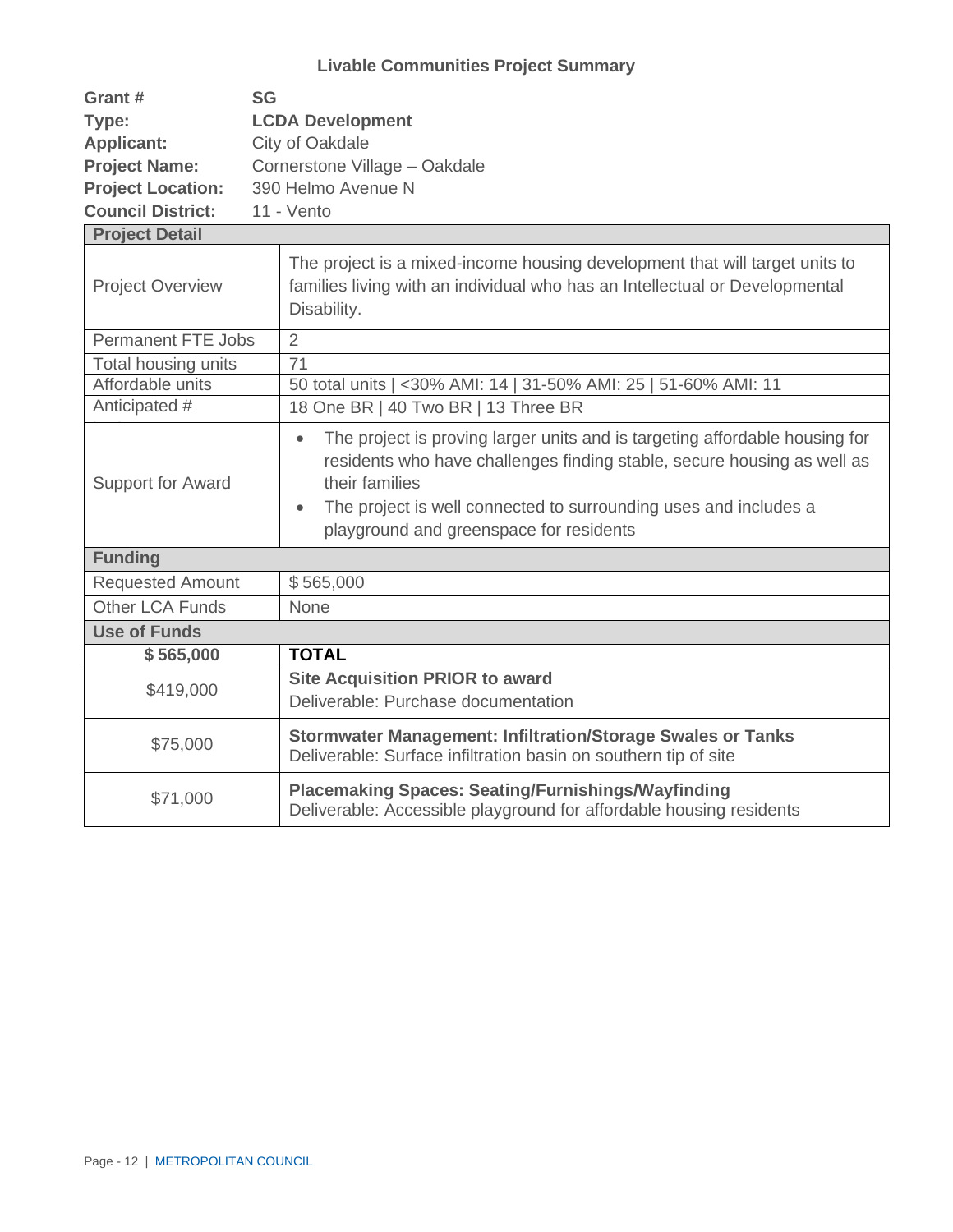| Grant #                  | <b>SG</b>                                                                   |
|--------------------------|-----------------------------------------------------------------------------|
| Type:                    | <b>LCDA Development</b>                                                     |
| <b>Applicant:</b>        | City of Columbia Heights                                                    |
| <b>Project Name:</b>     | City of Columbia Heights Affordable Housing and Community Food Site Project |
| <b>Project Location:</b> | 42nd Avenue NE & Jackson Street NE                                          |
| <b>Council District:</b> | $2$ – Chamblis                                                              |

| <b>Project Detail</b>    |                                                                                                                                                                                                                                                                                      |  |
|--------------------------|--------------------------------------------------------------------------------------------------------------------------------------------------------------------------------------------------------------------------------------------------------------------------------------|--|
| <b>Project Overview</b>  | The project will create a horizontal mixed-use development that includes an<br>affordable housing development and a food shelf. The housing component<br>will bring all affordable housing to the same site as the SACA food shelf which<br>will be redeveloped into a new facility. |  |
| Permanent FTE Jobs       | $\overline{15}$                                                                                                                                                                                                                                                                      |  |
| Total housing units      | 62                                                                                                                                                                                                                                                                                   |  |
| Affordable units         | 62 total units   51-60% AMI: 62                                                                                                                                                                                                                                                      |  |
| Anticipated #            | 16 One BR   30 Two BR   16 Three BR                                                                                                                                                                                                                                                  |  |
| <b>Support for Award</b> | The project is bringing larger affordable units to the site with a majority of<br>$\bullet$<br>the units at two or three bedrooms.<br>The project is using infill development to turn an existing parking lot into a<br>$\bullet$<br>mixed-use project                               |  |
| <b>Funding</b>           |                                                                                                                                                                                                                                                                                      |  |
| <b>Requested Amount</b>  | \$1,232,000                                                                                                                                                                                                                                                                          |  |
| <b>Other LCA Funds</b>   | None                                                                                                                                                                                                                                                                                 |  |
| <b>Use of Funds</b>      |                                                                                                                                                                                                                                                                                      |  |
| \$1,232,000              | <b>TOTAL</b>                                                                                                                                                                                                                                                                         |  |
| \$835,000                | <b>Stormwater Management</b><br>Deliverables: Infiltration swales, retention and filtration system, landscaping<br>integration, pervious pavement                                                                                                                                    |  |
| \$250,000                | <b>Site Preparation</b><br>Deliverable: Soil and grading correction                                                                                                                                                                                                                  |  |
| \$120,000                | <b>Placemaking Spaces</b><br>Deliverables: Lighting, landscaping, seating, wayfinding, public art design<br>process, public art                                                                                                                                                      |  |
| \$6,000                  | <b>Community Engagement</b><br>Deliverables: Documentation of engagement events and efforts. Food and<br>refreshments must be from a DBE or DBE-qualifying business                                                                                                                  |  |
| \$21,000                 | <b>Architectural/Engineering Fees</b><br>Deliverables: Documentation of hours                                                                                                                                                                                                        |  |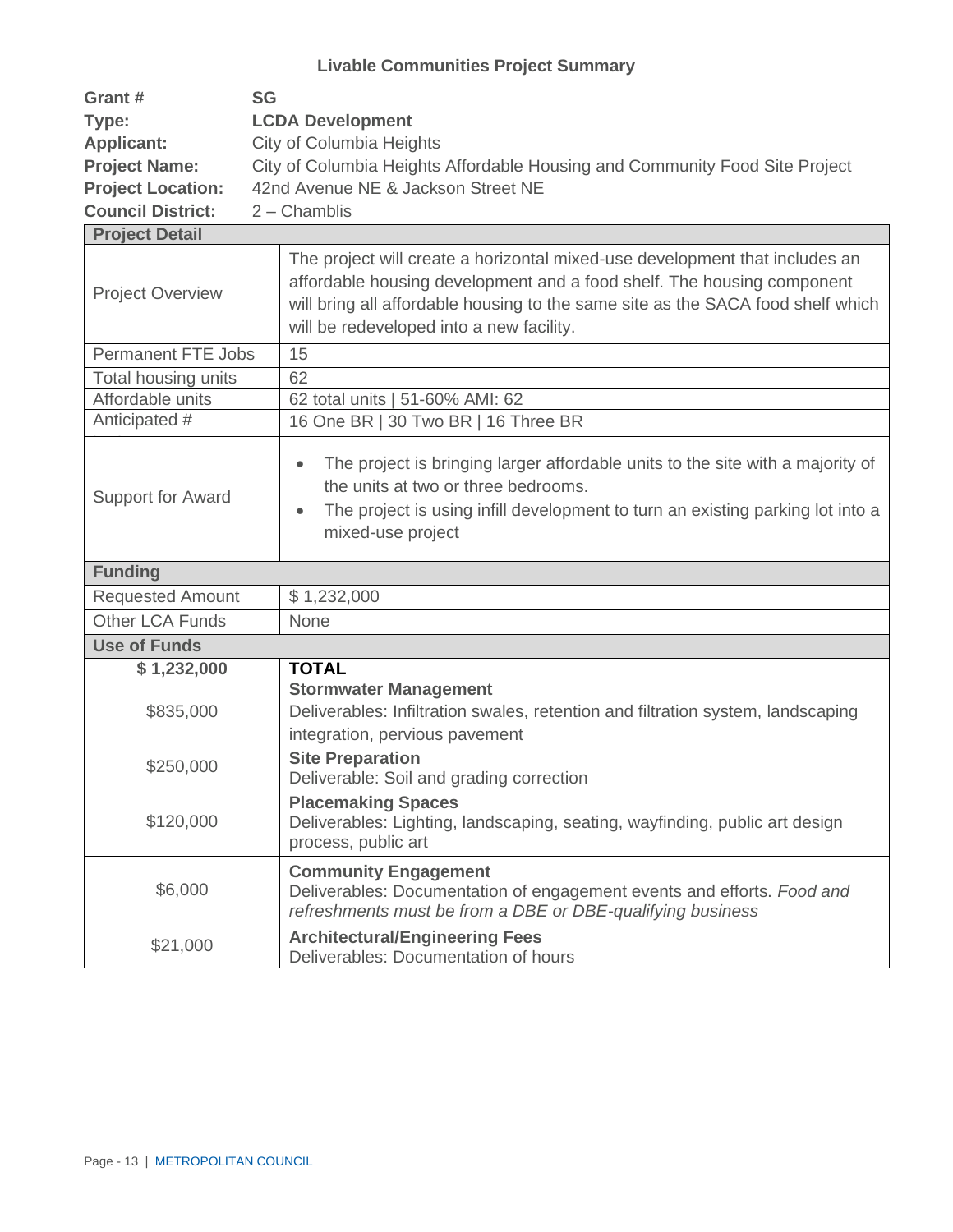| Grant #                   | <b>SG</b>                                                                                                                                                                                                                                                                                                     |  |  |  |
|---------------------------|---------------------------------------------------------------------------------------------------------------------------------------------------------------------------------------------------------------------------------------------------------------------------------------------------------------|--|--|--|
| Type:                     | <b>LCDA Development</b>                                                                                                                                                                                                                                                                                       |  |  |  |
| <b>Applicant:</b>         | City of Chaska                                                                                                                                                                                                                                                                                                |  |  |  |
| <b>Project Name:</b>      | <b>City Square West</b>                                                                                                                                                                                                                                                                                       |  |  |  |
| <b>Project Location:</b>  | 321 Chestnut Street North                                                                                                                                                                                                                                                                                     |  |  |  |
| <b>Council District:</b>  | $4 - B$ arber                                                                                                                                                                                                                                                                                                 |  |  |  |
| <b>Project Detail</b>     |                                                                                                                                                                                                                                                                                                               |  |  |  |
| <b>Project Overview</b>   | The project will bring 120 new housing units, 20% affordable and 80% market<br>rate, to Chaska's downtown area along with a new public plaza. The public<br>paseo plaza will celebrate Chaska's diverse culture by connecting to the<br>historic downtown while accommodating inclusive community activities. |  |  |  |
| <b>Permanent FTE Jobs</b> | 0                                                                                                                                                                                                                                                                                                             |  |  |  |
| Total housing units       | 120                                                                                                                                                                                                                                                                                                           |  |  |  |
| Affordable units          | 24 total units   31-50% AMI: 24                                                                                                                                                                                                                                                                               |  |  |  |
| Anticipated #             | 58 One BR   58 Two BR   4 Three BR                                                                                                                                                                                                                                                                            |  |  |  |
| <b>Support for Award</b>  | The project is bringing increased density and affordable units to<br>$\bullet$<br>downtown Chaska<br>The project team is working with local business owners to mitigate<br>$\bullet$<br>harmful impacts of displacement through the project                                                                   |  |  |  |
| <b>Funding</b>            |                                                                                                                                                                                                                                                                                                               |  |  |  |
| <b>Requested Amount</b>   | \$1,914,000                                                                                                                                                                                                                                                                                                   |  |  |  |
| Other LCA Funds           | None                                                                                                                                                                                                                                                                                                          |  |  |  |
| <b>Use of Funds</b>       |                                                                                                                                                                                                                                                                                                               |  |  |  |
| \$1,914,000               | <b>TOTAL</b>                                                                                                                                                                                                                                                                                                  |  |  |  |
| \$1,114,000               | Site Acquisition AFTER the date of award<br>Deliverable: Final purchase documents                                                                                                                                                                                                                             |  |  |  |
| \$700,000                 | <b>Site Preparation: Demolition</b><br>Deliverable: Demolition of block                                                                                                                                                                                                                                       |  |  |  |
| \$100,000                 | <b>Placemaking Spaces</b><br>Deliverable: Amenity deck for affordable housing portion of development                                                                                                                                                                                                          |  |  |  |